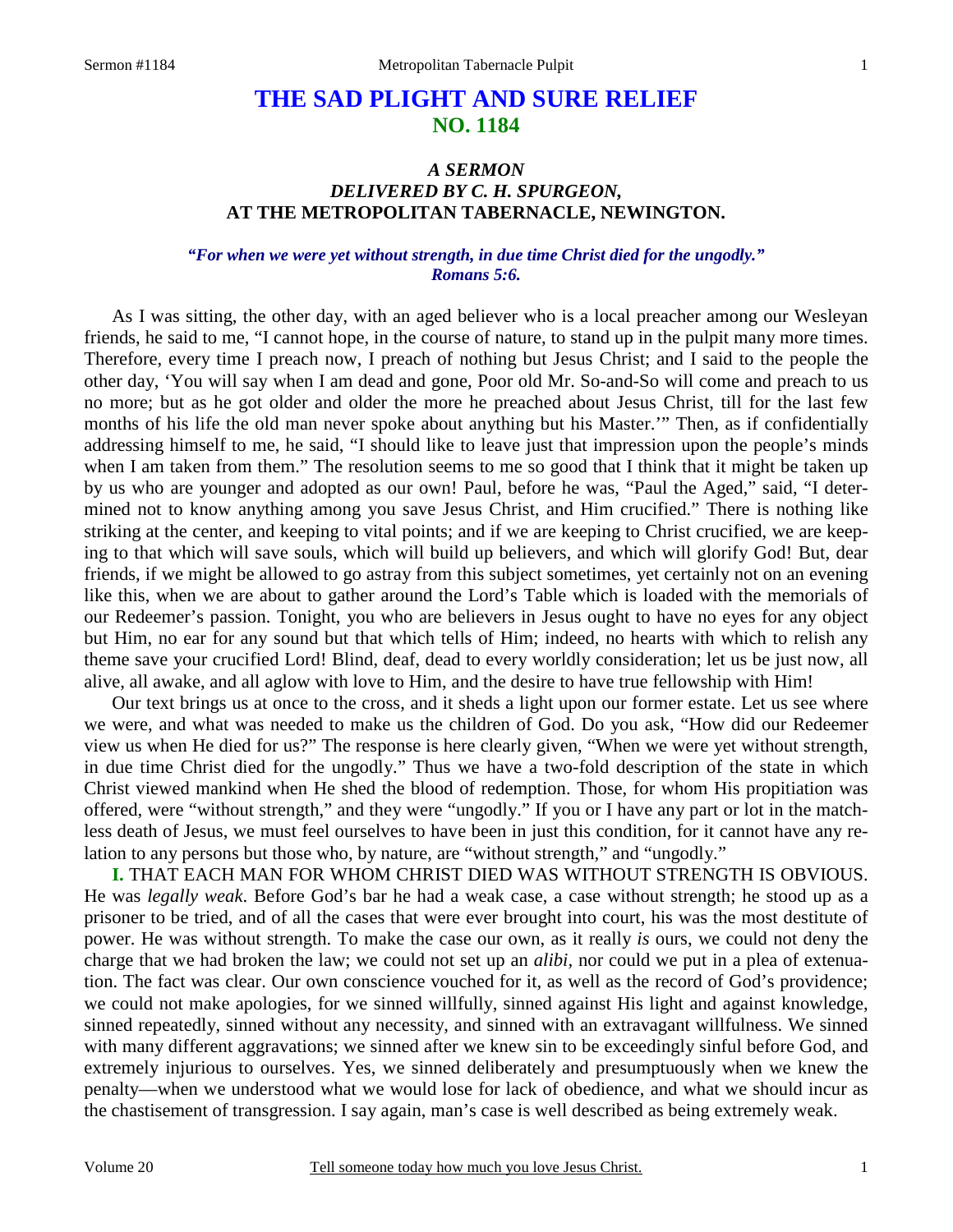Looked at legally, it is utterly without strength. No advocate who understood the case would have ventured to plead it, except that one glorious advocate who *did* plead it, but at the cost of His own life! He knew that if He undertook it, and stood up to plead with God for us, He must die for it, for it was a case in which, before the law, we were without strength. We had no good works to be a setoff for our sin; we had no hope of ever performing any in the future which could ever stand in the place of the good works which ought to have been done in the past. The case, put however it might be, broke down utterly—and the prisoner himself, if, indeed, able to speak the truth, would be compelled to say—

> *"Should sudden vengeance seize my breath, I must confess You just in death. And if my soul is sent to hell, Your righteous law approves it well."*

We were without strength. It was a bad case, altogether, and could not be defended; and man, by nature, is morally weak. We are so weak by nature, that we are carried about like dust, and driven to and fro by every wind that blows; we are swayed by every influence which assails us. man is under the dominion of his own lusts—his pride, his sloth, his love of ease, his love of pleasure; man is such a fool that he will buy pleasure at the most ruinous price; he will fling his soul away as if it were some paltry toy, and barter his eternal interests as if they were but trash! For some petty pleasure of an hour he will risk the health of his body; for some paltry gain, he will jeopardize his soul. Alas! Alas! Poor man, you are as light as the thistledown which goes this way or that, as the wind may turn! In your moral constitution you are as the weathervane which shifts with every breeze!

At one time man is driven by the world—the fashions of the age prevail over him, and he foolishly follows them; at another time a clique of small people, notables in their little way, is in the ascendant, and he is afraid of his fellow men. Threats awe him, though they may be but the frowns of his insignificant neighbors! Or he is bribed by the love of approbation which may possibly mean no more than the nod of the squire, or merely the recognition of an equal, so he sacrifices principle, and runs with the multitude to do evil! Then the evil spirit comes upon him, and the devil tempts him, and away he goes! There is nothing which the devil can suggest to which man will not yield while he is a stranger to divine grace; and if the devil should let him alone, his own *heart* suffices. The pomp of this world, the lust of the eyes, and the pride of life—any of these things will drive men about at random! Look at them rushing to murder one another with shouts of joy! Look at them returning blood-red from the battlefield! Listen to the acclamations with which they are greeted because they have killed their fellow men! Look at how they will go where poison is served to them; they will drink it till their brain reels, and they fall upon the ground intoxicated and helpless! This is pleasure which they eagerly pursue, and having yielded themselves up to it once, they will repeat it over and over till the folly of an evil hour becomes the habit of an abandoned life! Nothing seems to be too foolish, nothing too wicked, nothing too insane for mankind! Man is morally weak—a poor, crazy child; he has lost that strong hand of a well-trained perfect reason which God gave him at the first; his understanding is blinded, and his foolish heart is darkened. And so Christ finds him, when He comes to save him, morally without strength!

Now, I know I have described exactly the condition of some here. They are emphatically without strength; they know how quickly they yield. It is only to put sufficient pressure upon them, and they give way despite their resolutions, for their strongest resolves are as weak as reeds; and when but a little trial has come, away they go back to the sins which in their conscience they condemn; though nevertheless they continue to practice them! Here is man's state, then—legally condemned, and morally weak! But, further, man is, above all things, *spiritually without* strength! When Adam ate of the forbidden fruit, he incurred the penalty of death, and we are all involved in that penalty. Not that he at once died naturally, but he died *spiritually!* The blessed Spirit left him; he became a *natural* man. And such are we; we have lost the very being of the Spirit by nature; if He comes to us, there is good need He should, for He is not here in us by *nature*. We are not made partakers of the Spirit at our natural birth; this is a *gift* from above *to* man. We have lost it, and *the spirit,* that vital element which the Holy Spirit implants in us at regener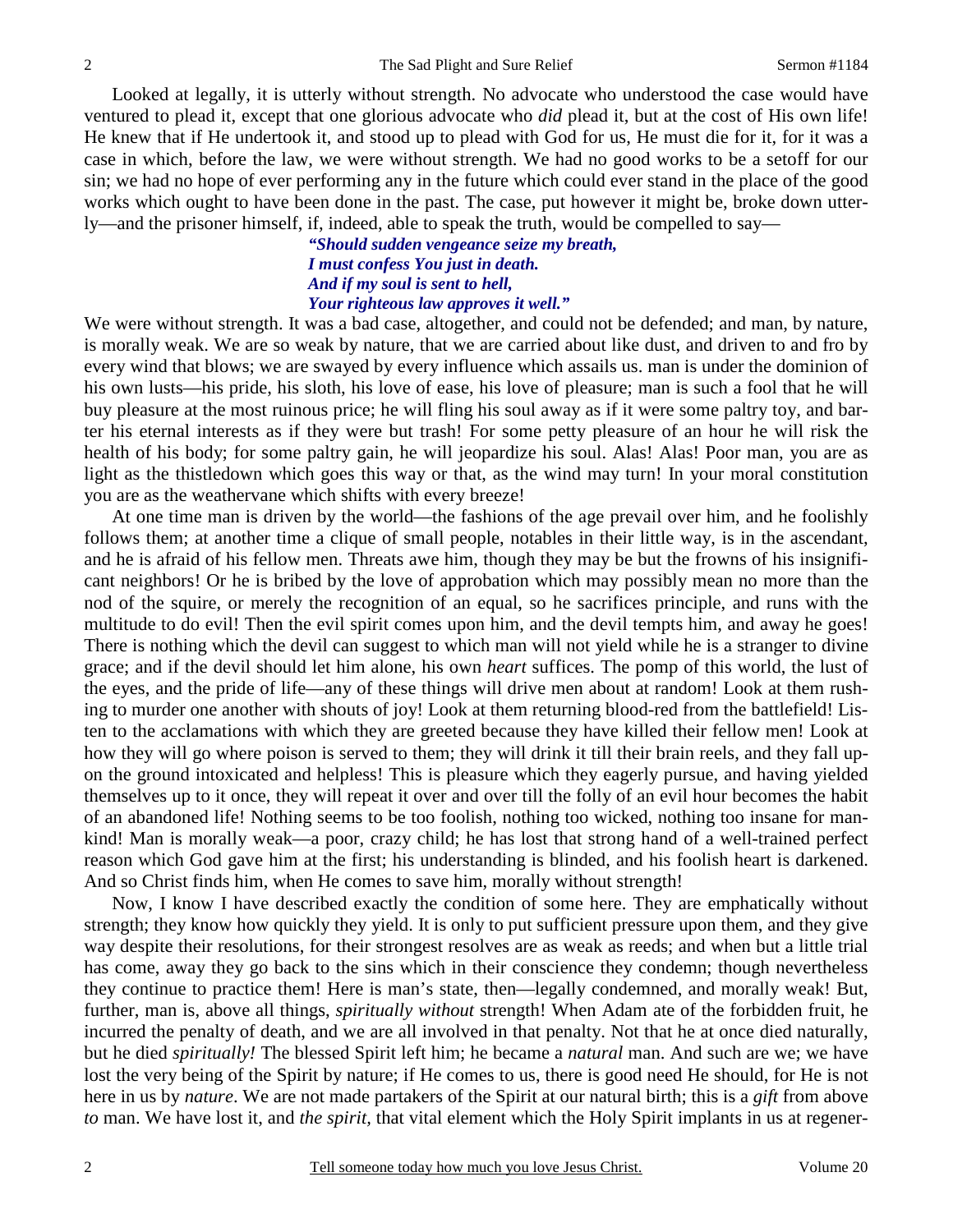ation is not present in man by his original generation. He has no spiritual faculties, he cannot hear the voice of God, and he cannot taste the sweets of holiness. He is dead, yes, and in Scripture he is described as lying like the dry bones that have been parched by the hot winds, and are strewn in the valley, dry, utterly dry.

Man is dead in sin. He cannot rise to God any more than the dead in the grave can come out of their sepulchers by themselves and live. He is without strength—utterly so! It is a terrible case, but this is what the text says, "When we were yet without strength, in due time Christ died for the ungodly." Putting all these things into one, man, by nature, where Christ finds him, is utterly devoid of strength of every sort for anything that is good—at least anything which is good in God's sight—and acceptable unto God! It is of no use for him to sit down and say, "I believe I can force my way into purity." Man, you are without strength till God gives you strength! Man may sometimes start up in a kind of alarm, and say, "It shall be done," but he falls back again, like the madman who, after an attack of delirium, sinks, again, to his old state. It will *not* be done! "Can the Ethiopian change his skin or the leopard his spots?" If so, then he that is accustomed to do evil may learn to do well! But not till, by his own unaided strength, can he perform any right and noble purpose!

Now, what am I talking about? Man has no strength of his own at all! He is without strength, and there he lies: hopeless, helpless, ruined and undone, utterly destroyed; a splendid palace all in ruins, through whose broken walls sweep desolate winds with fearful wailings. Man is like a place where beasts of evil names, and birds of foulest wings do haunt; a palace majestic even in ruins, but still utterly ruined, and quite incapable of self-restoration! Man is "without strength." Alas! Alas! Poor humanity! The persons for whom Christ died are viewed by Him from the cross as being "ungodly," that is to say, men without God! "God is not in their thoughts." They can live for the month together, and no more remember Him than if there were no God! God is not in their hearts! If they do remember Him, they do not love Him; God is scarcely in their fears; they can take His name in vain, profane His Sabbaths, and use His name for blasphemy! God is not in their hopes; they do not long to know Him, or to be with Him, or to be like He is. Practically, unconverted men have said, "Who is the Lord, that I should obey His voice?" If they do not say it in so many words, they imply it by a daily neglect of Him. Even if they take up with religion, yet the natural man sticks to the sentiments or the ritual that belong to his profession; subscribing to a creed, or observing a series of customs, he remains utterly oblivious of that communion with God which all true religion leads us to seek—and therefore he never gets to God. He adapts himself to the outward form, but he does not discern the Spirit; he listens to pious words, but he does not feel them; he joins in holy hymns, but his heart does not sing; he even gets down on his knees and pretends to pray, but all the while his heart is wandering far from God! He does not commune with his Maker, and he *cannot,* for he is alienated from his Creator, or, as the text puts it, he is *ungodly*.

"Now," you say, "you have made man out to be a strange creature!" Believe me, I have not painted the picture one-half as black as it is, nor can I. But do not be angry with me for so painting it; so much the better for you, for now you see there is no man too bad to be included in this description—without strength and ungodly; but for such as these did Christ die! The description of the men for whom Christ died has not one letter of goodness in it. It describes them as hopelessly, helplessly bad; yet for such Christ died! O sirs, I am not going to tell you that Christ died for saints! He died for *sinners,* not for the godly, but for the *ungodly!* He did not die for the strong in divine grace, strong in morals and the like, but for those who were without strength! Truly I know He died for the saints, but who made them saints? When He died for them they were sinners! I know He died for those whom He has made "strong in the Lord, and in the power of His might," but who made them strong? When He died for them they were as weak as others! All the difference between Peter in heaven and Judas in hell is a difference made by free, rich, sovereign grace! There was the same raw material to begin with in one as in another, and Jesus Christ looked upon men, not at their best, when He laid down His life for their redemption, but at their worst! This is clear, yes, it is self-evident—had they been whole, they would not have needed a physician; if they had not been lost they would not have needed a savior!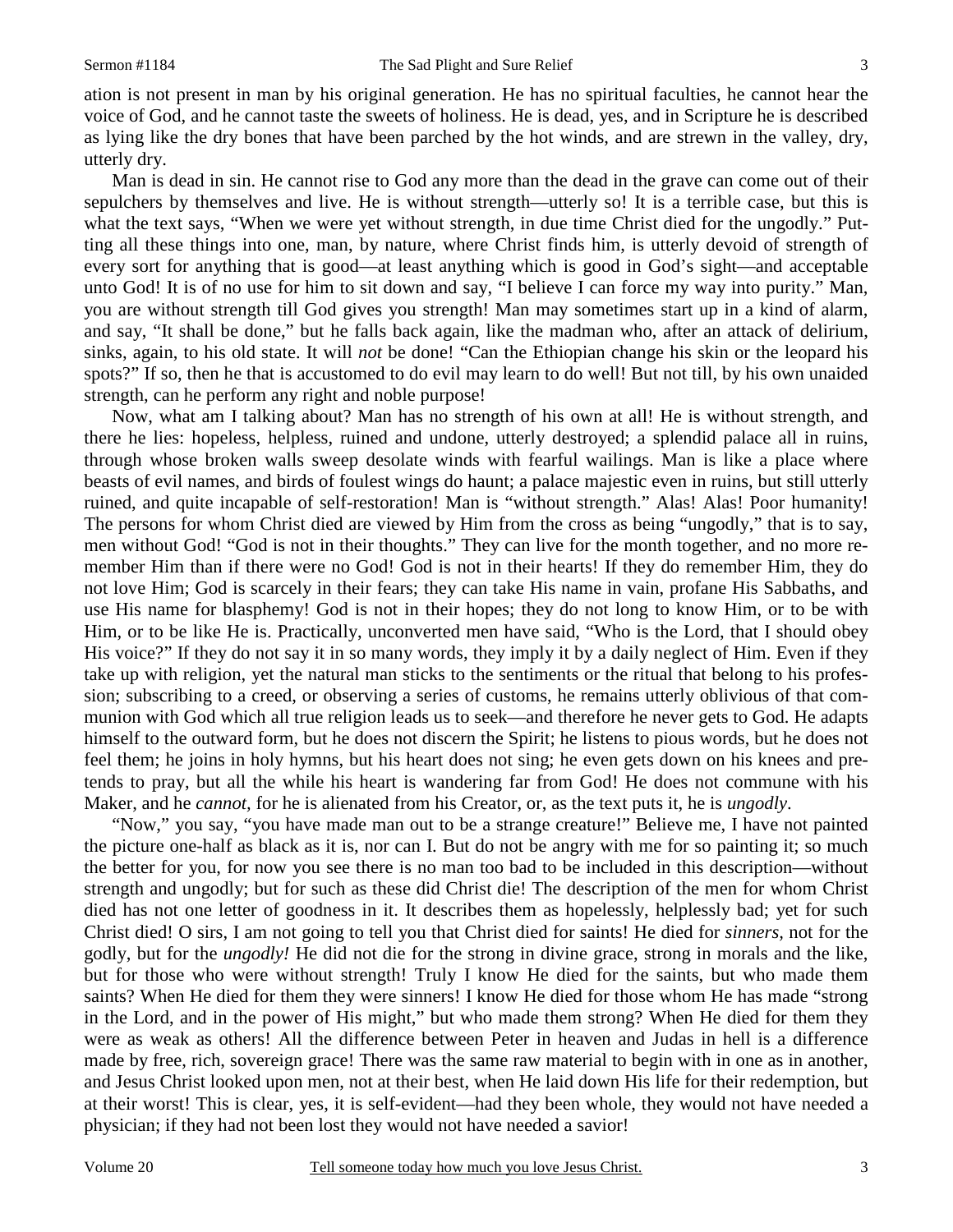If the disease had not been very bad, they would not have needed so matchless a medicine as the blood of Christ; if they had not been helplessly lost, there could have been no necessity for omnipotence to step in to perform their rescue! And had not the ruin been terrible to the last degree, it would not have been demanded that God, Himself, should come in human flesh and make expiation for guilt by His own death upon the cross! The glory of the remedy proves the desperateness of the disease; the grandeur of the savior is a sure evidence of the terribleness of our lost condition! Look at it, then, and as man sinks, Christ will rise in your esteem; and as you value the savior, so you will be more and more stricken with terror because of the greatness of the sin which needed such a savior to redeem us from it! Thus I have described the way in which Christ viewed us when He died for us. I only wish the Spirit of God would give to poor trembling sinners the comfort which this doctrine ought to give. You will say, "Oh, I am one of the worst in the world." Christ died for the worst in the world! "Oh, but I have no power to be better." Christ died for those that were without strength! "Oh, but my case condemns itself." Christ died for those that legally are condemned! "Yes, but my case is hopeless." Christ died for the hopeless! He is the hope of the hopeless! He is the savior, not of those partly lost, but of the wholly lost! Your case, however bad as it may be, must come within the sweep of the glorious arm which wields the pierced hands! Christ came to save the very vilest of the vile!

**II.** But now, secondly, the text tells us WHEN CHRIST INTERPOSED TO SAVE US. "When we were yet without strength, in due time Christ died for the ungodly." What does it mean by, "due time"? Why, it means that the death of Christ occurred at a proper period! I cannot suggest any other period in time which would have been so judiciously chosen for the death of the Redeemer as the one which God elected. Nor can I imagine any place more suitable than Calvary, outside the gates of Jerusalem. There was no accident about it. It was all fixed in the eternal purpose, and for infinitely wise reasons. We do not know all the reasons, and must not pretend to know them, but we do know this, that at the time our savior died, sin among mankind in general had reached a climax; there was never a more debauched age! It is impossible to read the  $1<sup>st</sup>$  chapter of the epistle to the Romans, and to understand its testimony, without feeling sick at the depravity it records. It is such a desperate and altogether truthful description of the infamous vices into which men had fallen in those days that we feel that they must have gone, in fact, beyond all that we could suppose that the vilest imagination could have fabled! Indeed, so far as our modern time is concerned, the annals of crime are silent as to such atrocities! And for the most of us, it surpasses our belief that licentiousness should ever have grown so extravagant in committing willful violations of nature, and indulging a propensity to revel in loathsome folly and unnecessary vice.

Their satirists of their day said that there was no new vice that could be invented. Any person who has passed through Naples by Herculaneum and Pompeii, and seen the memorials of the state of society in which those cities existed, will almost rue the day in which he ever saw what he did—for there is no morgue that is so foul as was the common life of the Romans of that age! And, in all probability, the Romans were as good as any other nation then existing upon earth; their very virtue was but painted vice! What little of virtue had existed among mankind before was gone; Socrates and Solon, so much vaunted everywhere, were in the habit of practicing vices which I dare not mention in any modest assembly. The very leaders of society would have done, openly, things which we should now be committed to prison for mentioning—which it is not lawful *to think!* Society was rotten through and through; it was a stench, and offensive to the utmost by its corruption. But it was then, when man had got to his worst, that on the bloody tree, Christ was lifted up to be a standard of virtue—to be a bronze serpent for the cure of the multitudes of mankind who everywhere were dying of the serpent bites! Christ came at a time when the wisdom of man had got to a great height, and whenever it does get to a great height, man becomes an extraordinary fool! The various masters of philosophy were then going up and down the earth seeking to dazzle men with the brightness of their teaching, but their science was absurdity, and their morals were a systematized immorality! Putting the whole of it together, whatever was true in what they taught, our most common Sunday school child understands, but the bulk of it was altogether fool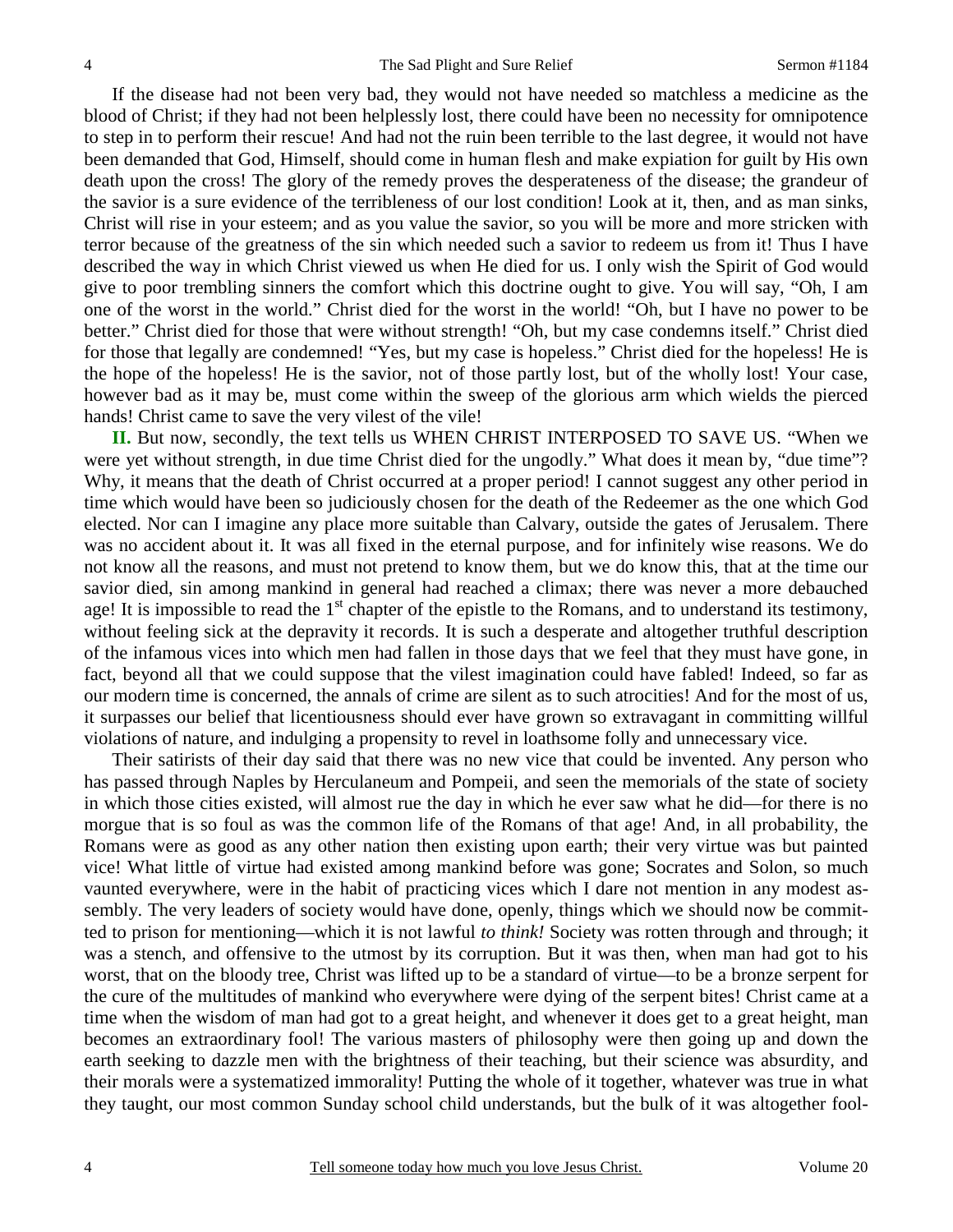ishness, couched in paradoxical terms to make it look like wisdom. "The world by wisdom knew not God."

But, surely, man had a religion at that time! He had, but *man's* religion—well, the less we say about the religion which existed when Christ came into the world the better! One of their own poets, speaking of the Egyptians, ridiculed them by saying, "O happy people, who grow your gods in your own kitchen garden!"—for they worshipped leeks and onions! These well-trained and tutored people embalmed birds and cats, and made these objects of religious reverence! If you had stepped into the temple of Isis anywhere, you would soon have discovered emblems of the utmost obscenity; and the holy rites of the common religion of the period—the *holy* rites, I say—done in honor of God were acts of flagrant sin! The temples were abominable, and the priests were abominable beyond description; and where the best part of man, his very religion, had become so foul, what could we expect of his ordinary life? To give a boy a Lempriere's dictionary, as schoolmasters do, is, I believe, to debauch that boy's mind, though the most of its execrable records concern the religion of the period of which I am now speaking. If such were the religion of the time, O God, what must its *irreligion* have been? But was there not a true religion in the world, somewhere? Yes, there was, and it was in Judea. But those who inherited the canon of divine revelation, what manner of men were they? Not one bit better than the heathen, for they were gross hypocrites! Tradition had made void the law of God! Ritualism had taken the place of spiritual worship! The Pharisee stood with uplifted eyes and thanked God that he was not as other men were when he had in his pocket the deeds of a widow's estate of which he had robbed her!

The Sadducee came forth and vaunted his superior light and intelligence, while at the same time he betrayed his gross darkness and his dire skepticism, for he said that there was no angel, or resurrection, or spirit! The best men of the period in Christ's days said to Him, because He was holy, "Away with such a fellow from the earth!" I have heard men tell of king killers, as if they were strange beings. But, O earth, you are a regicide! No, you are worse than that, you are a deicide, for did you not put the Son at God, to death? A certain flowery orator once said, "O virtue, you are so fair and lovely, that if you were to come on earth, all men would adore you." But Virtue *did* come on the earth, clothed not in helmet and in royal cape, nor with iron hand to crush the sons of men, but He came in the silken garments of love and peace, personified by the incarnate savior! And what said the world to Virtue? They said, "Crucify Him! Crucify Him!" And the only answer the world could give to the question, "Why, what evil has He done?" was, "crucify Him! Crucify Him!" They would not have Him live upon the face of the earth! Now, it was when men had got to this pitch, in due time, that Christ came to die for them. If He had sat up in heaven and launched His thunderbolts at them; if, from the heights of glory, He had commissioned His mailed seraphim and sworded cherubim to come and sweep the whole race away—and bid the bottomless pit open wide her jaws, and swallow up these disgusting creatures, none would have blamed Him. They deserved it! But, instead of that, the pure and Holy One comes down to earth, Himself, to suffer, and to bleed, and die, that these wretches—yes, that *we*—might live through Him!

Thus I have described how He looked upon us, and at what time He came.

**III.** But now, thirdly—and, oh, that these lips had language, or that this heart could do without poor lips to tell this tale—WHAT DID HE DO FOR US? There we were; do not think that you are any better than the rest, or the worst, of our fallen race. If the current social habits, and the spread of Christian light make us outwardly better, we had only to have been put in the circumstances of those heathen—and we would soon have been as bad as they! The heart is corrupt in every case—and yet Jesus came! What did He do for us? Well, first, He made the fullest degree of sacrifice that was possible. To lift us up, He stooped. He made the heavens, and yet He lay in Bethlehem's manger! He hung the stars in their places, and laid the beams of the universe, and yet He became a carpenter's Son, giving up all His rank and dignity for love's dear sake! And then when He grew up, He consented to be the Servant of servants, and made Himself of no reputation. He took the lowest place—"He was despised and rejected of men"—He gave up all ease and comfort, for He had not where to lay His head. He gave up all health of body, for He bore our sickness, and He bared His back to the smiters that the chastisement of our peace might fall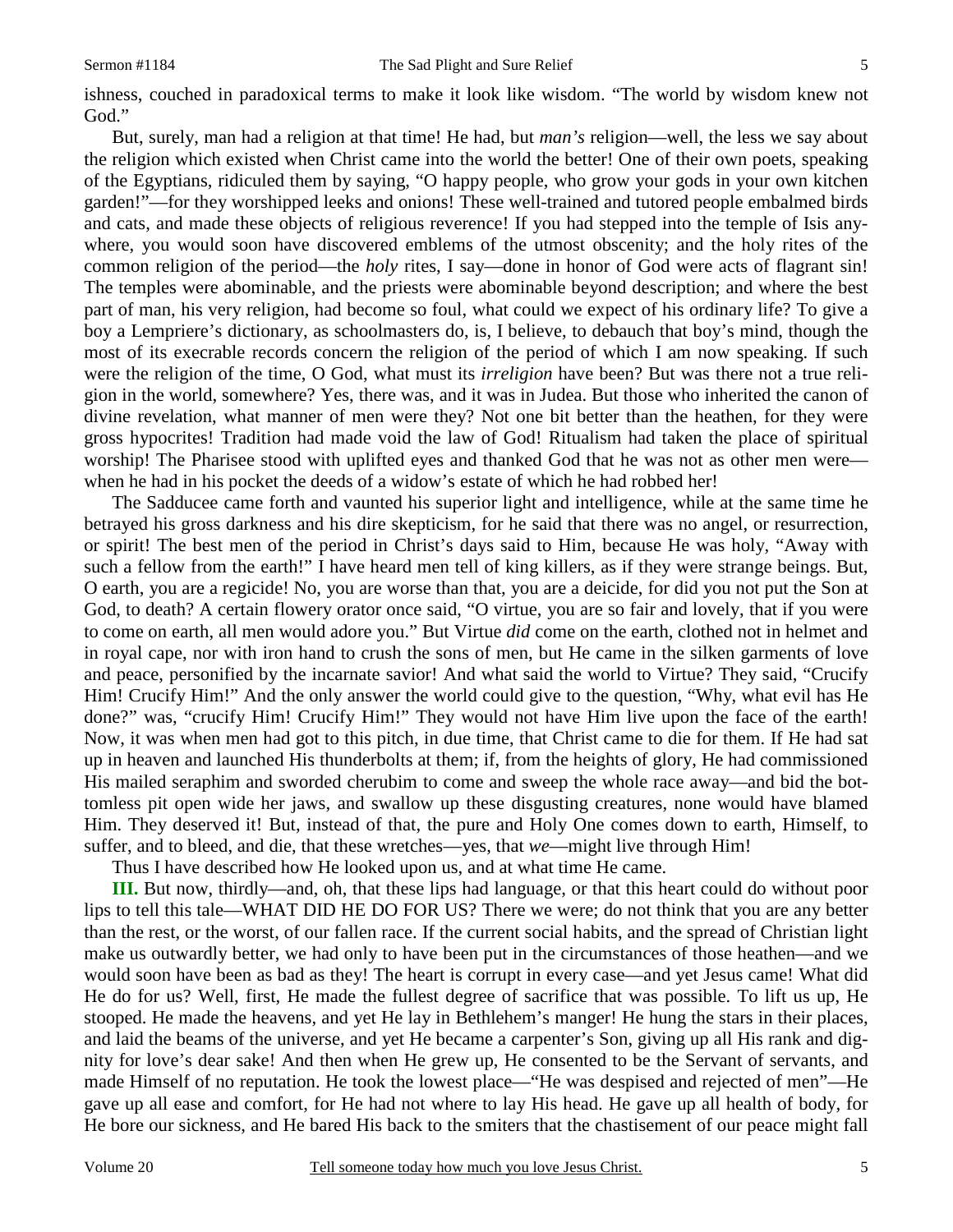upon Him. He gave up the last rag He had, for they took His own clothes from Him, and upon His vesture did they cast lots. He gave up, for the world, all esteem.

They called Him a blasphemer. Reproach broke His heart, but He gave that heart up for us. He gave His body to the nails, and His heart to the spear—and He could do no more. When at last He gave his life, "It is finished," He said. And they took down His mangled body from the tree, and laid it in the grave. Self-sacrifice had reached its climax! Further, He could not go, but He could not have saved us if He had stopped short of that. So lost, so utterly lost were we, that without this extreme self-devotion till it could be said, "He saved others; Himself he could not save—without this self-devotion, I say, He could not have saved so much as one of us! In the fact that Christ's self-sacrifice went so far I see evidence of the extreme degree of our need! It may be thought, perhaps, that I speak in excitement when I describe the lost estate of man. Sirs, I have felt that lost estate in my own soul, and I do but tell you what I know! And if you had ever felt it—and I pray God you may, if you never have—you would admit that it cannot be exaggerated! But look at this. I challenge any reasonable man to controvert the position. Would He who is "God over all, blessed forever," have come from the height of heaven, given up all that is grand and honorable, have made Himself of no reputation, and have humbled Himself even to the death, to save us, if it had not been a most terrible ruin to which we were subject? Could there need such a mighty heave of the eternal shoulders if it had not been a dead lift, indeed? Here is something more than a Samson needed to pull up the gates, posts, and bars of our great dungeon—and carry all away upon His mighty shoulders so that we might never be prisoners again!

The splendid deed of grace which Christ has accomplished was not a triviality, it could not be, and therefore there must have been some dire and urgent ruin imminent upon the sons of men for Christ to make so tremendous a sacrifice as to bleed and die for us! And, mark, brothers and sisters, while this death of Christ was to Him the height of sacrifice, and while it proved the depth of our ruin, it was the surest way of our deliverance! Behold how man has broken the law! Can *you* help him? Can you help him, you pure spirits that stand around the throne of God? Can you help him? Can you come and encourage him, cheer him, give him hope that, perhaps, he may do better? Your encouragements are all in vain, for you encourage him to do what cannot be done! He is so ruined that the case is beyond your aid! But suppose God, Himself, should take account of it? Yes, now *there* is hope for him! But, what if God should show His pity, and give His counsel and that would not go far in helping him? Then were the hope but slender! But what if God will go as far as ever God can go—does that need correction? No, let it stand! I cannot speak more correctly than that. I know of nothing that God, the Eternal, Himself, could do more than to become incarnate, and in human flesh to bleed and die for man! God has here shown all the attributes and perfections of His Godhead! What can I say more? He has purposed and completed the utmost that infinite love can do for our infinite wretchedness! Well, if God will do so much that no more can be done, and God is infinite, then, depend upon it, that is the surest thing to be done! It claims admiration, and defies argument while it excites inquiry!

Do you ask how He will do it? Well, Christ shall take upon *Himself* the responsibility for this sin; He shall stand in the sinner's place; He shall be punished as if *He* had committed the sin, though in Him was no sin! The vials of God's wrath that were due to human transgression shall be poured upon *Him!* The sword of justice that ought to be sheathed in the sinner's breast shall be plunged into the savior's heart! Ah, was there ever such a plan devised? The Just dies for the unjust! The offended Judge, Himself, suffers for the offense against His own law! Oh, matchless plan! This, indeed, makes sure work for man—for now it takes him, sinful and lost as he is—and puts another in his place who is able to bear his sin, and puts man into the place of that other. Yes, hear it! It puts the sinner into the savior's place—and God looks upon the savior as if He had been the sinner! And then upon the sinner as if *he* had been the perfect one! There is a transposition! Christ and the sinner change places! He was made sin for us that we might be made the righteousness of God in Him! This is the way to do it. Yes, and this is the way to sweep out of the path all attempts on our part to help, for this was so great a work that Jesus Christ, Himself, must sweat while He did it! He must bleed His soul away to accomplish it! O you self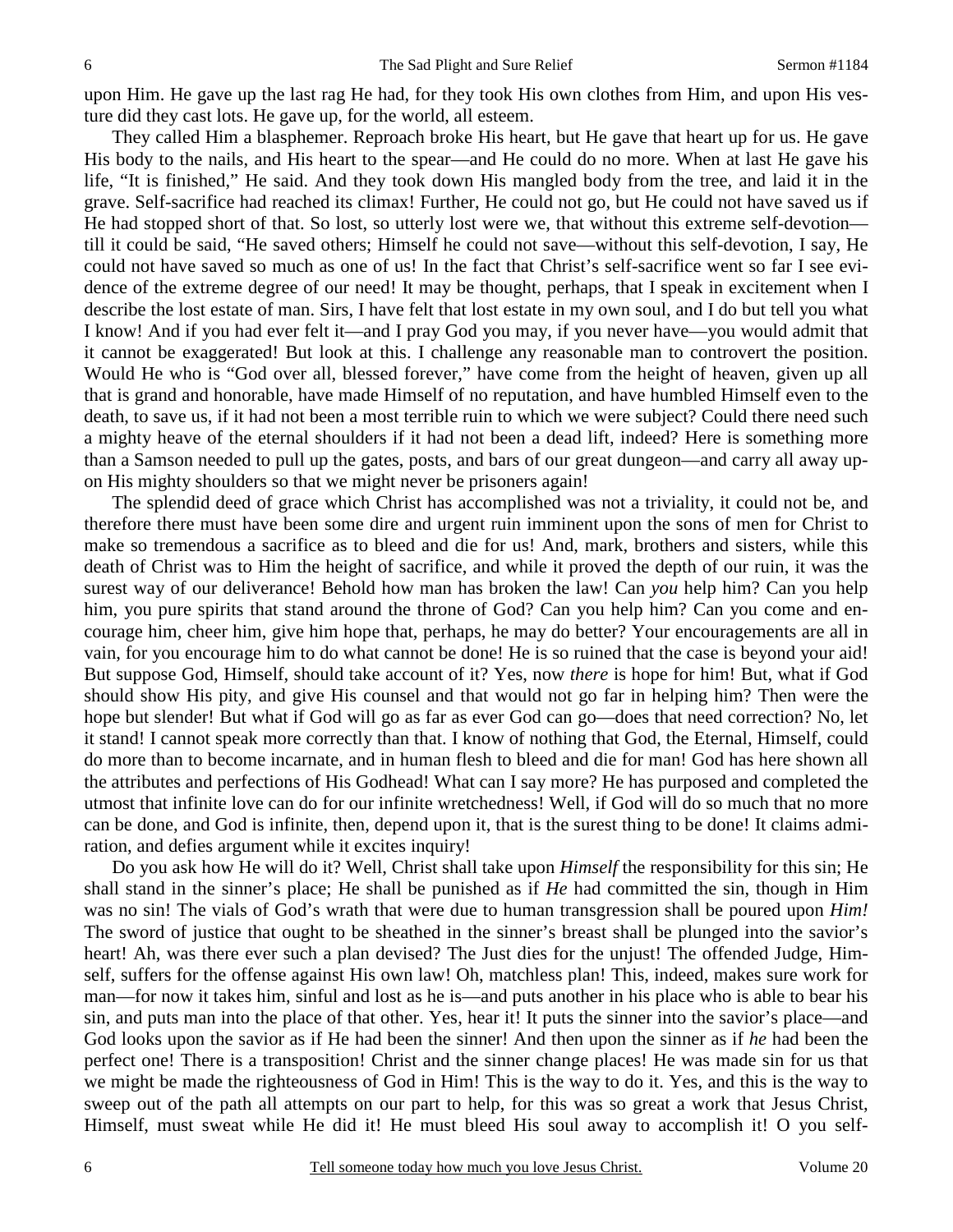righteous ones, stand back! With broken limbs and dislocated bones you come hobbling up to help this glorious champion; away with you! You are without strength, and you are ungodly by nature! What can *you* do in this great enterprise? Christ has done it, and every part of it is such a wondrous transaction that the very majesty thereof might make self-righteousness cover its face and fly away abashed, crying, "O God, I must lie down and die! I cannot live! I have seen the righteousness of Christ, and there is no more room for me!" Come, brothers and sisters, since my words fail to set out what the savior has done, I want you to think it over, and I want you to love Him!

For my part, I want to love and adore Him, too, with all my heart, soul, and strength, for dying for me, for standing in my place, that I, a lost, condemned, and all but *damned* sinner, might yet live and be justified, and be loved, and adopted, and accepted—and at last crowned with glory for His dear sake!

**IV.** Time fails me and, therefore, I must hurry to the last point, which is, what then? What then? "Christ died for the ungodly." What then? Then sin cannot shut any man out from the grace of God if he believes! The man says, "I am without strength." Christ died for us when we were without strength. The man says, "I am ungodly." Christ died for the ungodly. I remember how Martin Luther hammers on that word, "He gave Himself for our sins." "There," says Martin, "it does not say He gave Himself for our *virtues*. He thinks better of our sins than our virtues," he says. "He gave Himself for our sins." He never says a word about our excellences—never a syllable about our goodness. Rotten trash! But He gave Himself for our *sins!"*

"Oh," says a man, "I would come to Christ if I were cleaner." Man, He did not die for the *clean*—He died for the *filthy*, that He might make them clean! "I would come to the great physician," says one, "if I were whole." Man, He never came to die for those that are *whole!* The physician does not come to cure those that are whole, but those that are *sick*. Look at it in this light. If you have committed every crime in the whole catalog of sin, no matter what that crime may be, if you will repent of it, and look to Christ, there is pardon for you! There is more; there is a new life for you—and a new heart for you; there is a new birth for you, so complete you shall be no more a child of Satan, but a child of God! And that is to be had *now!* Oh, the splendor of the grace of God! Our sins stand like some tremendous mountain, and the grace of God plucks that mountain right up by its roots, and hurls it into the sea! It shall never be seen again! Christ's blood shall cover it! Christ shall be seen and not you; He will stand between you and God, and God will see *you* through the wounds of Christ if you believe in Him—and you shall be "accepted in the Beloved." I have not put this too strongly, either. The text says, "When we were without strength He died for the ungodly," and it is to the ungodly and those without strength that this message is sent. What more? Why, then, Jesus will never cast away a believer for his future sins—for if when we were without strength He died for us; if, when we were ungodly, He interposed on our behalf—will He leave us now that He has made us godly?

Did you notice the argument of the whole chapter as it was read to you just now? It is the strongest and most unassailable argument that I can deem possible. The apostle declares that, "God commends His love toward us, in that while we were yet sinners Christ died for us: much more then, being now justified by His blood, we shall be saved from wrath through Him; for if, when we were enemies, we were reconciled to God by the death of His Son, much more, being reconciled, we shall be saved through His life." Notice the triple cord of reasoning employed here! When we were enemies, He blessed us. Much more, now that we are reconciled! When we were enemies, He reconciled us—will He not now *save* us? Shall those who are reconciled be afterwards left to perish? And since we are so freely and fully saved by the death of Christ, much more shall we be saved by His life! If His *death* did so much, much more must His *life* be a motive for our confidence! Oh, it is clear! It is clear! It is clear! Though I may have backslidden and may have sinned, yet I have only to go back to my Father, and say, "Father, I have sinned," and I am still His child, and He will fall upon my neck and kiss me! And I shall yet sit at His table, and hear music and dancing, because He that was lost is found! It is clear, now, from the text!

Again, it is equally clear that every blessing any child of God can need, he can have. He that spared not His own Son, when we were without strength and ungodly, cannot deny us inferior blessings now